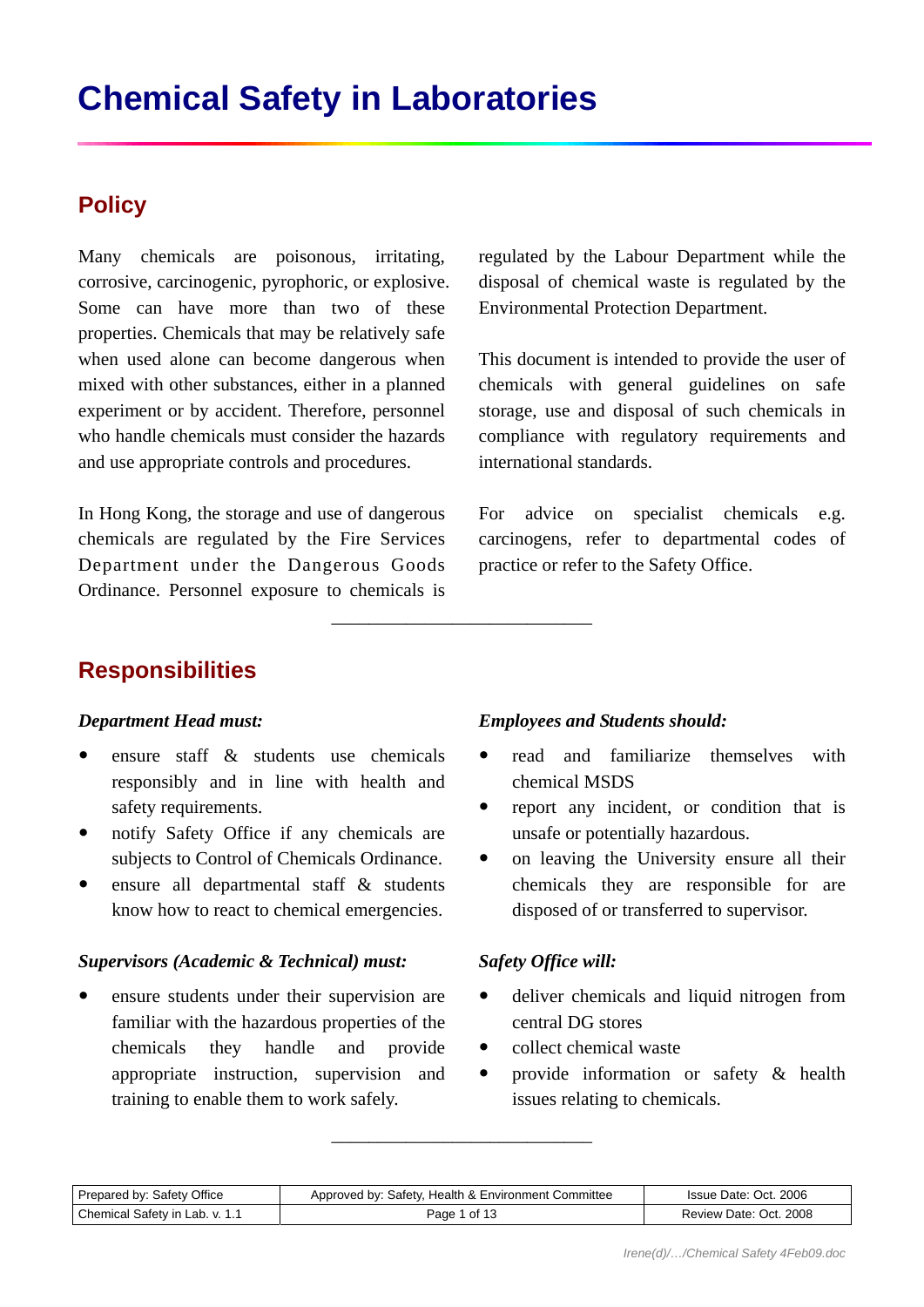# **Guidance**

## **1. Planning**

Users of chemicals should assess the risks associated with the handling of chemicals and reduce the risks by:

- (a) choosing the safest chemical which will perform the task;
- (b) considering the hazardous properties of chemical and mixtures;
- (c) setting up waste disposal arrangements (including minimising waste generated); and
- (d) obtaining a review of procedures by supervisor, safety representative or Safety Office staff.

References in the Safety Office Library are available to help and guide users during the planning stage.

### **2. Purchase of Chemicals**

- 2.1 When acquiring toxic or hazardous chemicals, obtain the smallest quantity required for your work.
- 2.2 Purchase chemicals, especially corrosive materials (e.g. perchloric acid), in shatter-proof containers such as 'Safe-Break' plastic coated bottles whenever possible. (N.B. with careful cleaning these bottles can then be recycled, offering greater safety in the laboratory).

### **3. Material Safety Data Sheets**

Many chemical manufacturers prepare Material Safety Data Sheets (MSDSs) for their customers. Each data sheet provides detailed information on the physical, chemical, and physiological properties and on recommended control procedures to be used during handling. The Sigma - Aldrich Material Safety Database CD-ROM is available on the University Library Network.

### **4. Facilities and Equipment**

Adequate facilities should be available and the equipment necessary to control the hazards related to specific chemical operations must be obtained before work is started. General requirements for the use of chemicals include the following:

- (a) Cabinets and shelving used for chemical storage.
- (b) Safety shower and/or eyewash station as applicable.
- (c) Fume cupboards for any experiment that produces hazardous quantities of gas, vapour, or airborne particulates (i.e. dust, fume etc.)
- (d) Wear safety spectacles when handling small quantities of general laboratory reagents BUT
- (e) Use face shields, safety goggles, and gloves when handling larger containers of corrosive chemicals. e.g. Winchesters (2.5 litre) and for larger containers still (e.g. 20 litre) wear liquid proof aprons and acid proof shoes or boots.
- (f) Isolate hazardous operations in separate rooms and limit the number of personnel involved.

| Prepared by: Safety Office     | Approved by: Safety, Health & Environment Committee | Issue Date: Oct. 2006  |
|--------------------------------|-----------------------------------------------------|------------------------|
| Chemical Safety in Lab. v. 1.1 | Page 2 of 13                                        | Review Date: Oct. 2008 |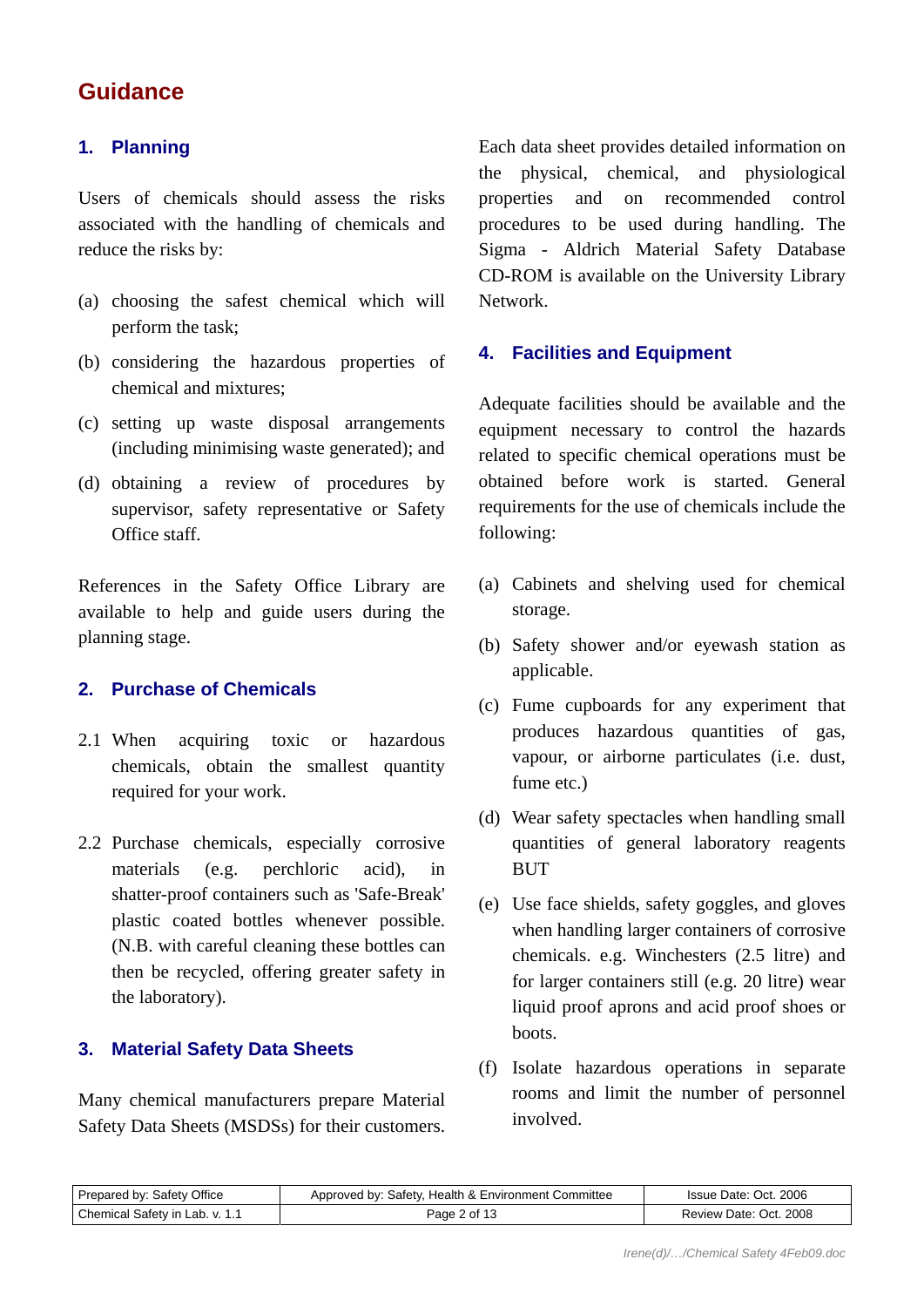- (g) Select chemicals that are the least hazardous. (Consider not only the occupational exposure limit, but also the volatility (vapour pressure) and other routes of contamination other than via the respiratory system).
- (h) Use mechanical aids for all pipetting procedures.
- (i) Limit the volume of volatile or flammable materials to the minimum required.
- (j) Provide a means for containing the chemical if equipment or containers break or spill their contents.
- (k) When transporting chemicals from one area to another, convey the chemical bottles in suitable containers.
- (l) When opening bottles which may be under pressure (e.g. formic acid, hydrochloric acid, ammonium hydroxide), cover the bottle with a towel to divert any chemical spray.
- (m) Operations involving heating of concentrated perchloric acid must be performed in special fume cupboards with water wash-down facilities.

## **5. Chemical Storage**

Bulk quantities of dangerous goods (DG) should be and are stored in Central D.G. Stores managed by the Safety Office. General requirements for keeping small quantities of chemicals in laboratories are as follows:

- (a) Provide fresh air ventilation.
- (b) Clearly label the storage area and each container. Container labels must give the chemical name, type of hazard, special precautions, and emergency information where space permits. Common labels are

available from the Safety Office. Please click the link to download the [Order Form](http://www.hku.hk/safety/pdf/CSLlab.pdf) for purchasing.

 Alternatively, you can click the link [http://www.oshc.org.hk,](http://www.oshc.org.hk/) download the software from Occupational Safety & Health Council and print the label of common hazardous chemicals.

- (c) Store heavier items on lower shelves.
- (d) Chemicals, particularly those known to decompose with time, should also be marked with the date of receipt.
- (e) Carcinogens and highly toxic chemicals should be stored in double containment.
- (f) Separate incompatible chemicals by physical barriers. For example, the following classes of chemicals are mutually incompatible: acids, bases, oxidizers, pyrophoric, flammables, toxic, and water reactive
- (g) Provide a means to contain spills (e.g. trays).
- (h) Limit quantities and observe shelf-life limits.
- (i) Only spark-proof refrigerators or those where all electrical contacts (thermostats, lights etc.) are moved externally are suitable for storage of flammable liquids. The storage of volatile, flammable liquids in ordinary refrigerators can lead to and has led to serious explosions.

## **6. Handling Solid and Liquid Chemicals**

- (a) Keep the work area clean and orderly.
- (b) Do not eat, drink, smoke, apply cosmetics, or store food in the work area. Read all container labels and, if necessary, the MSDSs.

| Prepared by: Safety Office     | Approved by: Safety, Health & Environment Committee | Issue Date: Oct. 2006  |
|--------------------------------|-----------------------------------------------------|------------------------|
| Chemical Safety in Lab. v. 1.1 | Page 3 of 13                                        | Review Date: Oct. 2008 |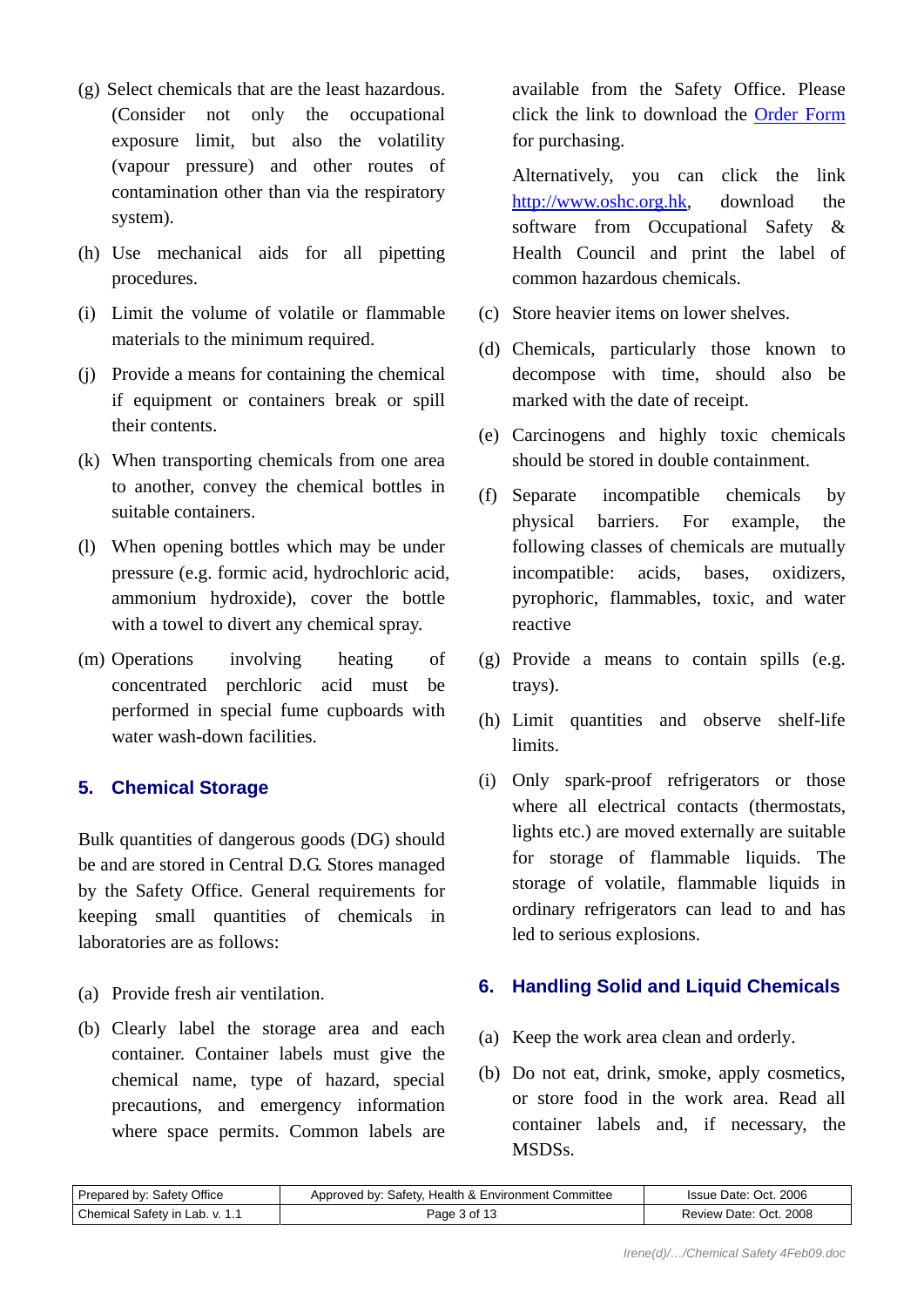- (c) Use required safety equipment. The minimum protective clothing is a laboratory coat and safety glasses; for additional protection, wear gloves and a face shield.
- (d) All works should be carried out in an efficient fume cupboard or at least in well ventilated rooms.
- (e) Wipe off splashes on the skin first by dry cloth, then immediately with plenty of cold water followed by washing with hot water and soap. Never use organic solvents because of the risk of adsorption.
- (f) Thoroughly rinse eyes affected by chemicals with water and immediately afterward take the patients to a medical center. Inform medical personnel the chemical involved.
- (g) Immediately remove any items of clothing soaked with corrosive substances.
- (h) Wash your hands regularly when working with chemicals, especially before you leave the laboratory.
- (i) Breakable vessels must not be carried by the neck and must be supported from below. They must be transported in baskets or carrying frames over longer distances such as up and down stairs, or along corridors.

## **7. Flammability Hazards**

There is a high fire risk in many laboratories because of the storage and handling of flammable liquids. It is, therefore, essential that the means of escape from the workplace is not obstructed. The following precautions should be observed:

Do not use an open flame to heat a flammable liquid.

- Use an open flame only when necessary and extinguish it when it is no longer actually needed.
- Before lighting a flame, remove all flammable substances from the immediate area. Check all containers of flammable materials in the area to ensure that they are tightly closed. Tell your colleagues that you intend to use naked flames.
- Quantities of flammable substances in laboratories should be kept to a minimum. The maximum storage is 20 litres of any one substance but not more than 40 litres in aggregate. When not in use solvents should be kept in suitable fire resistant cabinets.
- Empty containers which have held flammable materials will contain explosive quantities of vapour if the container is not washed out or ventilated.

# **8. Highly Reactive Chemicals and Unstable Chemicals**

## **8.1 Highly Reactive Chemicals**

Some chemicals react in combinations with others at ordinary temperatures, sometimes with great violence. This reactivity may be manifested as a corrosive effect, or as the liberation of a large amount of heat or even an explosion when the chemical comes into contact with others or is exposed to moisture or air. e.g.

- Powerful oxidising agents such as perchloric acid, nitric acid or chlorine react violently with easily oxidisable materials such as hydrocarbons.
- Metal alkyls such as triethylaluminium burst into flames on exposure to air.
- The alkali metals react vigorously with water.

| Prepared by: Safety Office     | Approved by: Safety, Health & Environment Committee | Issue Date: Oct. 2006  |
|--------------------------------|-----------------------------------------------------|------------------------|
| Chemical Safety in Lab. v. 1.1 | Page 4 of 13                                        | Review Date: Oct. 2008 |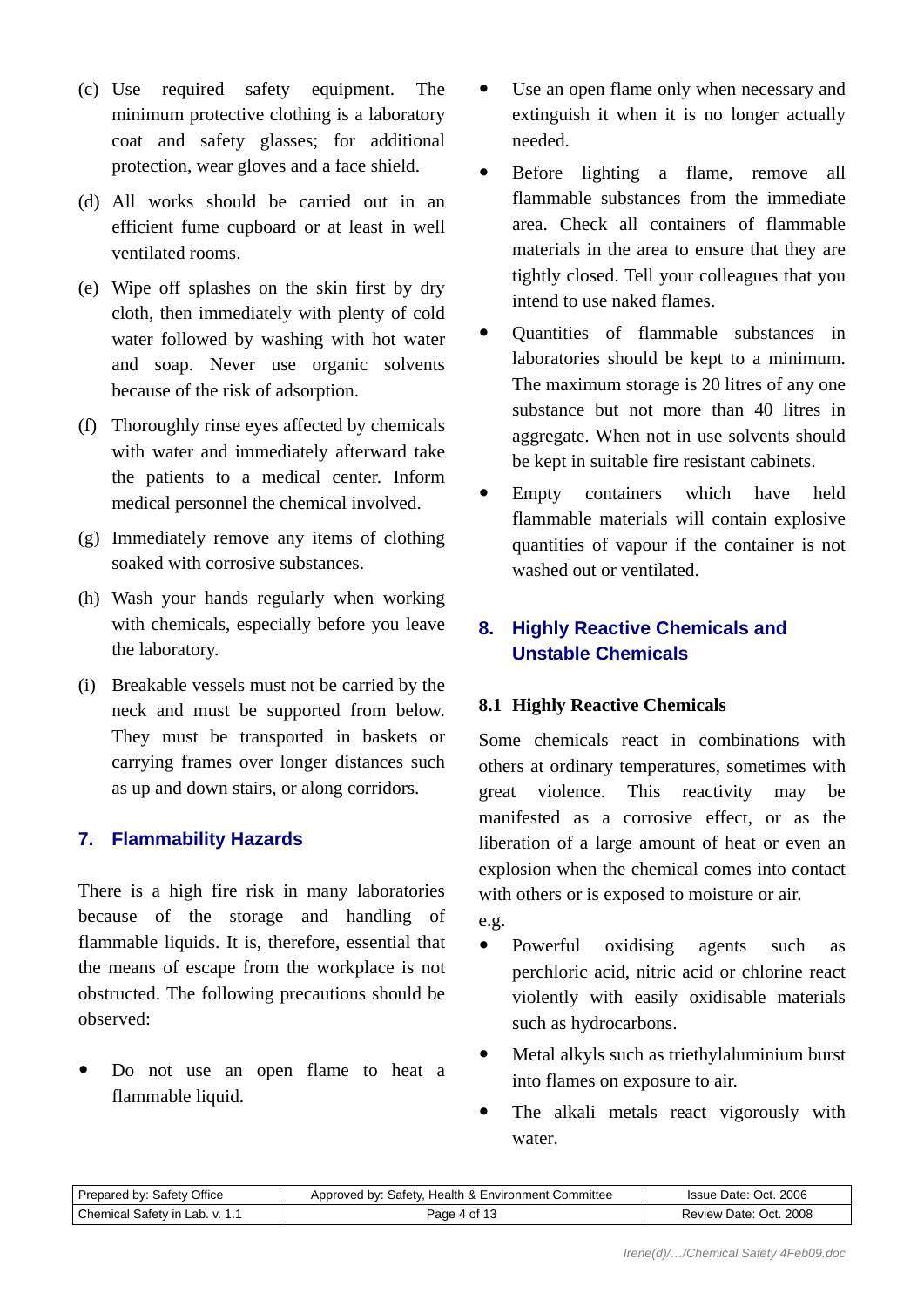Incompatible chemicals are listed in the [Appendix I.](#page-10-0)

Although not themselves explosive, some compounds can cause their containers to burst because of the high pressure of gas generated in them through, e.g. hydrolysis, or decomposition.

e.g. Chlorides of aluminum, titanium and silicon, formic acid

### **8.2 Unstable Chemicals**

Some chemicals can explode if heated or subjected to mechanical shock.

e.g. Metal acetylides, azides, azo and diazo compounds, chlorates and perchlorates, highly nitrated organic compounds, nitrogen halides, organic peroxides, and organic salts of per-acids.

# **8.3 Ethers and Other Peroxidisable Chemicals**

Peroxidisable chemicals, when in the presence of oxygen and stored for long periods of time, or when exposed to sunlight, can form unstable peroxides. These peroxides may explode if the container is shaken or heated. Examples of peroxidizable materials are diethyl ether, tetrahydrofuran, dioxan, alkali metals, olefins, and vinyl monomers. The precautions are:

- Store in dark containers away from direct sunlight; in a storage cabinet for flammable liquids.
- The date of opening should be marked on the bottle.
- Chemicals should be tested for the presence of peroxide regularly and always prior to use.

### 8.3.1 Detection of peroxides

To 1 mL of a 20% by weight of aqueous solution of potassium iodide add 1 mL of sample in a small test tube. After vigorous mixing and shaking a change of colour in the aqueous layer from colourless to yellow is an indication of a low level of peroxide in the sample. A brown-red colour is taken as an indication of high peroxide content. If no colour change is observed, peroxides are considered to be absent.

Alternatively, use Merck peroxide test strip or Whatman starch-iodide test strip.

### 8.3.2 Removal of peroxides

(a) With iron (2) sulphate.

 Shake the solvent with a freshly prepared solution of iron  $(2)$  sulphate  $(5 \text{ g iron } (2)$ sulphate dissolved in 20 ml of water/litre of ether) prior to further use. This procedure must be repeated until no further peroxides can be detected in the solvent with the peroxide test.

(b) With aluminum oxide, activated, neutral If the solvent is dry, 30 g. of aluminum oxide (in a column of 20 mm diameter) is sufficient to remove the peroxides from 250 ml of diethyl ether. This method is often slower and more expensive than method (a); however, the eluted material is often ready for use without further purification.

Any peroxide materials that remain on the alumina column should be destroyed by passing a saturated solution of iron (2) sulphate through the column.

| Prepared by: Safety Office     | Approved by: Safety, Health & Environment Committee | Issue Date: Oct. 2006  |
|--------------------------------|-----------------------------------------------------|------------------------|
| Chemical Safety in Lab. v. 1.1 | Page 5 of 13                                        | Review Date: Oct. 2008 |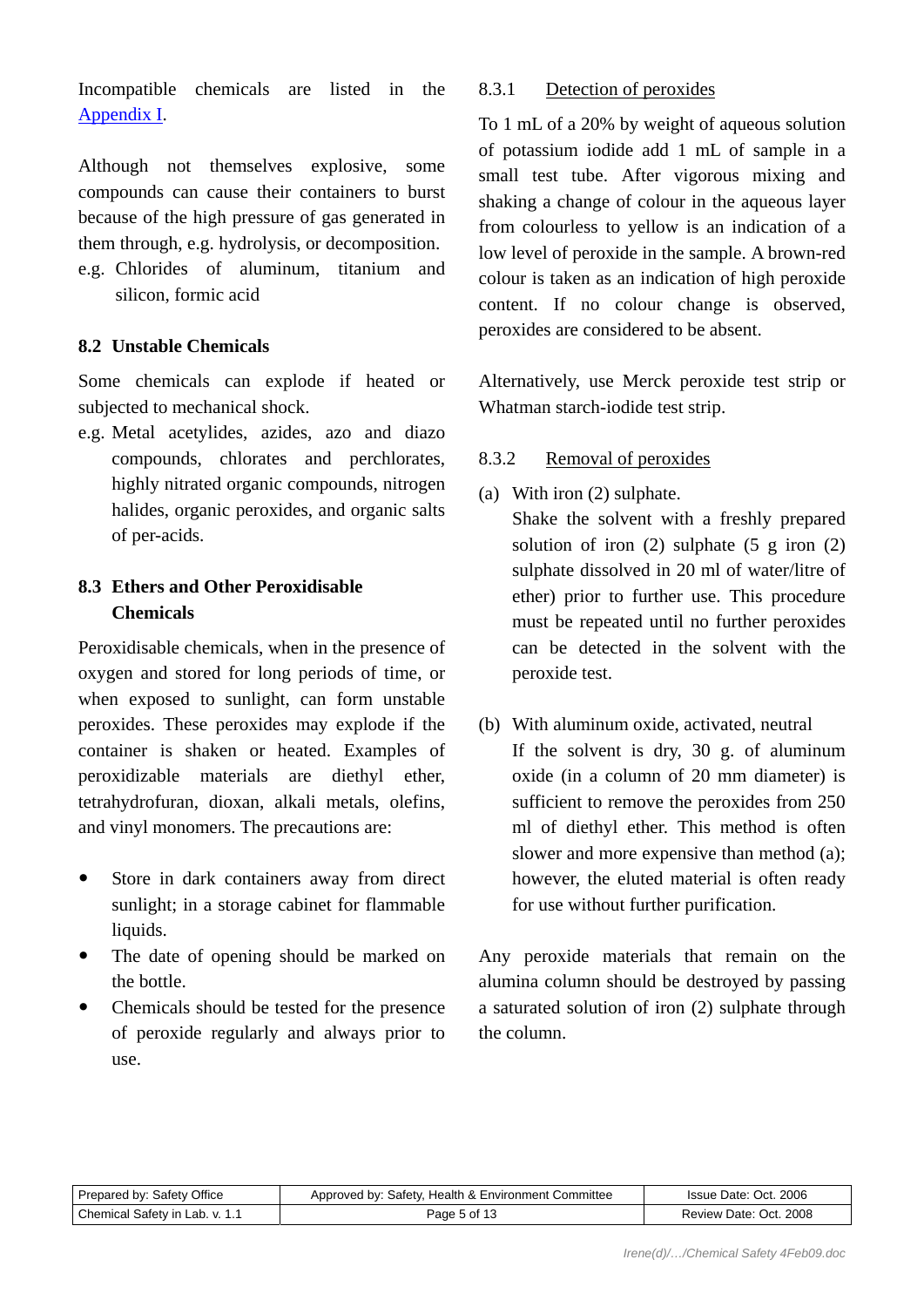### **8.4 Others**

Some chemicals which have explosive properties when dry need to be kept wet or moist for safe storage:

e.g. Dinitrophenols

 2,4-Dinitrophenylhydrazine 4-Fluoro-3-nitrophenylhydrazine Hexanitrodiphenylamine Picric acid Picryl chloride 2,4,6-Trinitrobenzenesulphonic acid

For these chemicals, the following safety procedures should be taken:

- Inspect containers regularly and add water as necessary.
- When the contents have completely dried, immerse the container in water, with a small amount of detergent, for at least 24 hours.
- With the container still underwater, slowly unscrew the cover, allowing water to wet the screw threads.
- Once the closure is loose, remove the container from the water bath, remove the cover and add the required amount of water.

### **9. Handling Compressed Gases**

Compressed gas cylinders used in the laboratories contain a tremendous amount of energy which can be violently released under certain conditions. The flammable and/or toxic nature of some of the gases could pose a serious potential hazard if accidentally released. Compliance with the following guidelines can greatly reduce these risks.

(a) Each cylinder must bear a label identifying its contents. Make sure you know the contents and characteristics of the gas before use.

- (b) Use gases only in an area with adequate ventilation.
- (c) A cylinder should be moved only with a suitable trolley, never rolled or dragged.
- (d) A cylinder must not be transported with the regulator attached.
- (e) In the laboratory cylinders must be strapped to the wall, bench top or other firm support.
- (f) Cylinders should not be subjected to temperatures higher than 50°C or to a direct flame.
- (g) Cylinders containing oxygen should be kept away from flammable gases or large quantities of flammable liquids.
- (h) Use proper tools to tighten the regulator and to open the cylinder main valve.
- (i) Check leakage of all joints after the completion of the connection, swap connections with a soap solution and look for bubbles.
- (j) Never tamper with safety devices in a cylinder, regulator or valve.
- (k) The cylinder main valve and regulator should be shut off when it is not in use.
- (l) If the gas is corrosive, the cylinder main valve shall be worked frequently to prevent it from corroding and sticking. Regulator and valves shall be removed and flushed with dry air or nitrogen after use, not just left on the cylinder.
- (m) The date required for a pressure test of the cylinder shall be noted for all privately owned cylinders, as they are required by law to be pressure tested at regular intervals.

| Prepared by: Safety Office     | Approved by: Safety, Health & Environment Committee | Issue Date: Oct. 2006  |
|--------------------------------|-----------------------------------------------------|------------------------|
| Chemical Safety in Lab. v. 1.1 | Page 6 of 13                                        | Review Date: Oct. 2008 |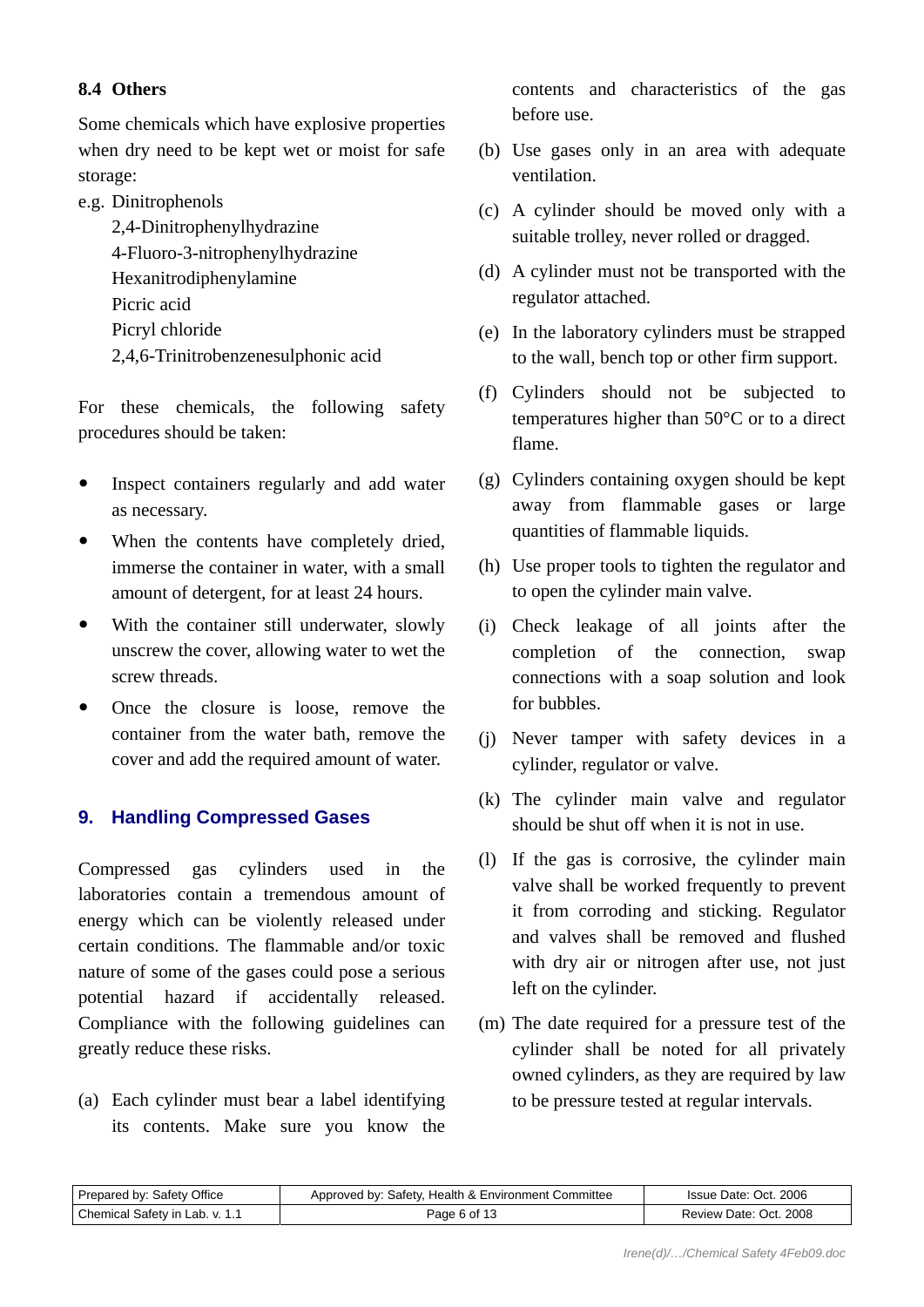### **10. Precautions for Cryogenic Gases**

- (a) Avoid contact with both the liquid and the gases as they can cause frostbite. Do not touch uninsulated piping.
- (b) Wear loose-fitting thermal glove, goggles and/or face shield and closed shoes.
- (c) Work in a well ventilated area. Liquidfied gas volatilises and expands rapidly (e.g. nitrogen expands almost 700-fold).
- (d) Never attempt to prevent vapours from escaping from cylinders of liquefied, cryogenic gases. Since they are not at thermal equilibrium, vapour is produced as the liquid boils and, if not vented to the atmosphere, could produce excessive pressures.
- (e) Use only the special (usually metal) tubing designed for use with these gases. Do not improvise with plastic or rubber tubing.
- (f) Be aware that oxygen enrichment and a fire hazard can result from the condensation of oxygen (boiling point -183°C) from the air onto piping cooled by liquid nitrogen (boiling point -196°C).
- (g) If a glass dewar flask is used as a container for small quantities of liquid nitrogen, the exposed glass part of the flask should be taped to minimize the flying glass hazards in case of implosion or explosion.
- (h) If a domestic thermos flask is used as a container for small quantities of liquid nitrogen, the integrity of the plastic sealing ring of the thermos should be checked regularly to ensure that no liquid nitrogen can get into the space between the thermos and the outside container. In every case ensure that holes are drilled in the base plate to allow gas to escape.
- (i) Avoid contact with the liquid nitrogen directly. Always wear gloves (leather or CRYO-GLOVES) when handling anything that is in contact with liquid nitrogen.
- (j) Protect your eyes with safety spectacles with side shields, safety goggles or face shield. Eyes can be damaged even by the cold gas issuing from liquid nitrogen.
- (k) When charging a warm container or when inserting objects into the liquid, perform the operation slowly to minimize boiling and splashing.
- (l) If skin contacts liquidfied cryogenic gases, thaw the burned area slowly in cold water. Do not rub.

#### **Precautions for Liquid Gas Containers (LGC)**

Liquid gas containers are portable containers for the transport and storage of refrigerated liquid gases. They incorporate self pressurizing equipment and provide a complete, selfcontained gas supply system. Only experienced and properly instructed persons should handle liquid gas containers. Please click the link for [Safety Information for LGC.](http://www.hku.hk/safety/pdf/LGC.pdf)

# **11. Unattended Experiment and Working after Normal Hours**

Laboratory operations involving chemicals are frequently carried out continuously or overnight. It is essential to plan for interruptions in utility services such as electricity, water and inert gas supply. Operations should be designed to be safe, and plans should be made to avoid hazards in case of failure.

| Prepared by: Safety Office     | Approved by: Safety, Health & Environment Committee | Issue Date: Oct. 2006  |
|--------------------------------|-----------------------------------------------------|------------------------|
| Chemical Safety in Lab. v. 1.1 | Page 7 of 13                                        | Review Date: Oct. 2008 |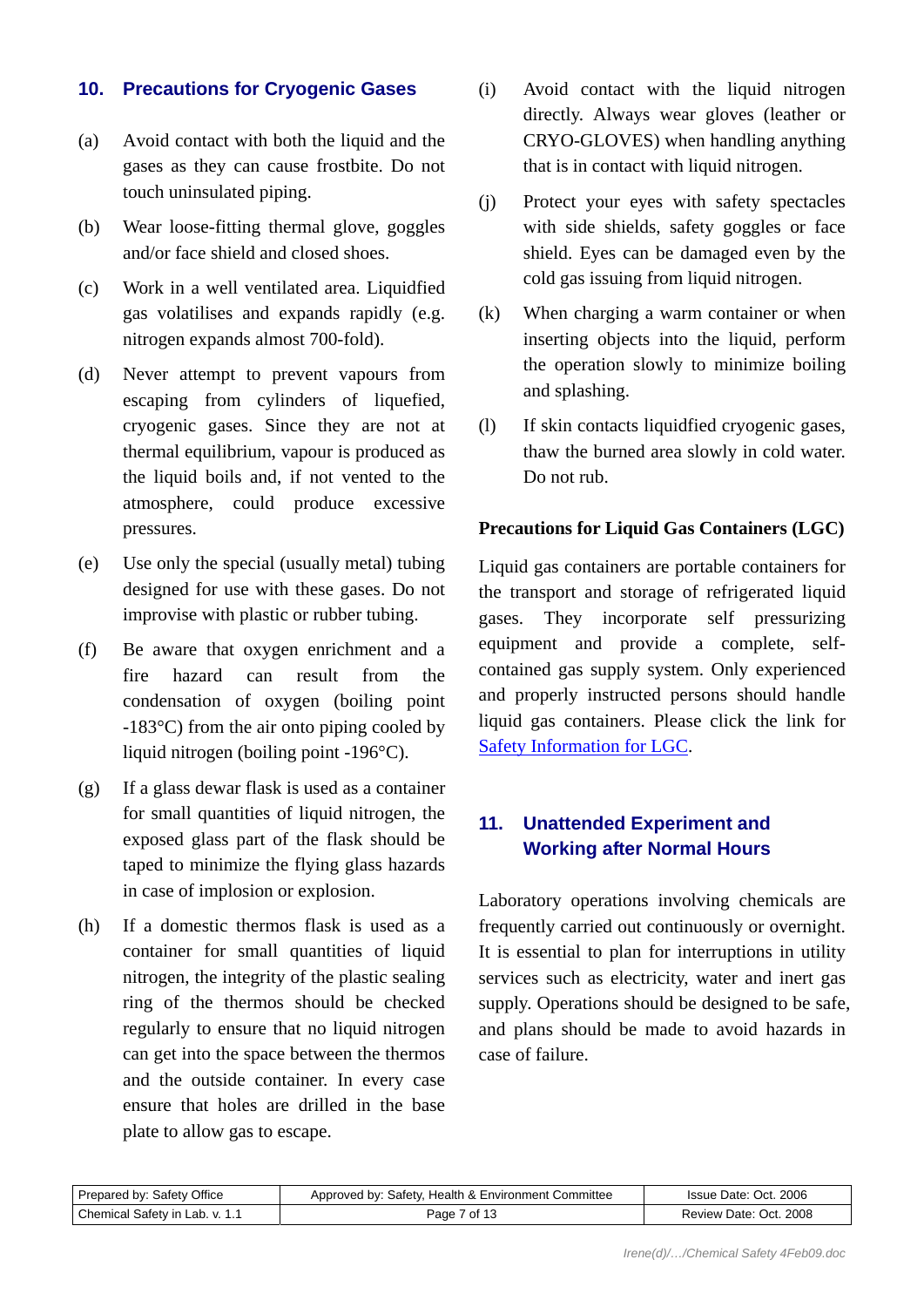Experiments involving hazardous chemicals or hazardous procedures should not be undertaken by a worker who is alone in a laboratory.

See Code of Practice: ["Work Outside Normal](http://www.hku.hk/safety/pdf/WONWH.pdf)  [Working Hours](http://www.hku.hk/safety/pdf/WONWH.pdf)"

# **12. Emergency Response for Chemical Spill**

### **12.1 Introduction**

Before handling hazardous chemicals consideration should be given to the action that needs to be taken in the event of spillage, and a plan of action prepared. The spillage kit is part of the action plan, the other part relies on the users of chemicals to determine in advance what their correct response should be.

### **12.2 Action**

- 12.2.1 General
- (a) On discovery of significant spillage, the affected area should be vacated.
- (b) At least two people should work to deal with spill.
- (c) If liquid is flammable, all sources of ignition should be isolated or removed.
- (d) Area should be ventilated by opening windows, turning on fume cupboards, etc.
- (e) Work on spill should be tackled from side closest to exit.

### 12.2.2 Protective Clothing

- (a) Wear gloves and laboratory coat.
- (b) If chemical is toxic by inhalation, a respirator fitted with appropriate filter should be used.

(c) In extreme cases where the chemical is extremely toxic and volatile the building should be evacuated and expert assistance offered to the Fire Services when they arrive.

#### 12.2.3 Procedure:

- (a) Use the 3M chemical absorbent to form a dam around the spillage and then cover the spillage adequately until the spill is completely absorbed.
- (b) Fill the absorbent into a polythene bag and attach a waste label. If there is doubt about the reactivity of the chemical with the bag, the waste should be placed in a suitable second container.
- (c) Call the Safety Office 28592402 for collection of the waste.

### 12.2.4 Warning

No spills or wastes should be flushed down a drain except where it is clearly known that it is permissible and no harm to plumbing or to the environment will result.

N.B.: 3M chemical sorbent is suitable for treatment of concentrated acids and alkalis, aqueous solutions, organic solvents and thin paraffin oils.

### 12.2.5 Clean-up

Small spills can usually be cleaned up safely by the employees involved. Employees must be trained to handle cleanup of small spills. Material for clean up of common chemical spills are available from Safety Office. Keep used material in a waste container.

If a spill involving large amounts of hazardous chemicals occurs:

| Prepared by: Safety Office     | Approved by: Safety, Health & Environment Committee | Issue Date: Oct. 2006  |
|--------------------------------|-----------------------------------------------------|------------------------|
| Chemical Safety in Lab. v. 1.1 | Page 8 of 13                                        | Review Date: Oct. 2008 |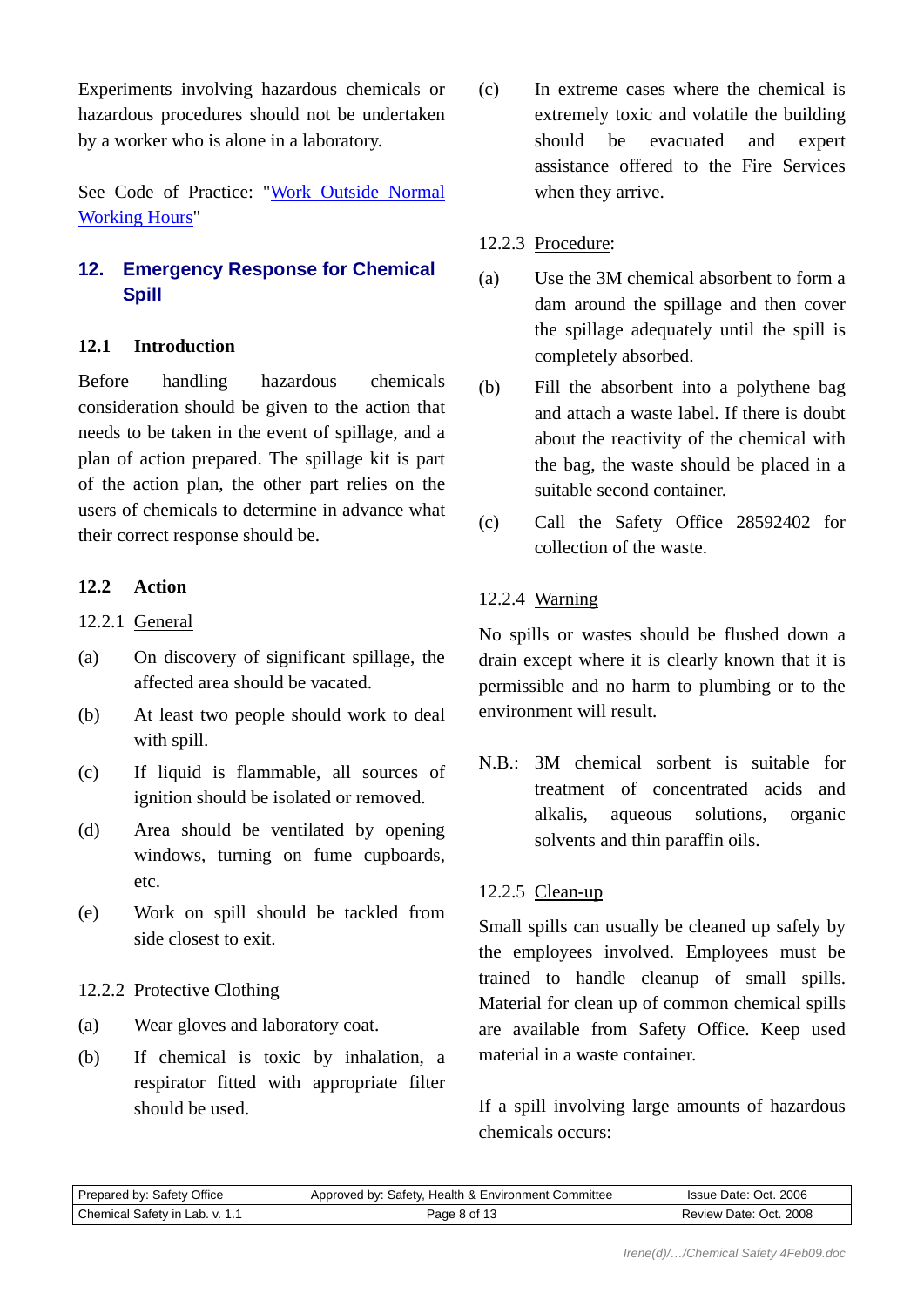- (a) Alert your fellow workers immediately.
- (b) Confine spill if safe to do so.
- (c) Open the windows and switch on the fume cupboard to ventilate the area.
- turn off all burners;
- switch off all electrical equipment which have hot surfaces, (e.g. hot plate) or/and generate electric spark (e.g. brush type motor) NOT in vincity to the spill and
- do NOT switch on/off or unplug any electrical equipment.
- (d) Call nearby Fire Brigade, Security Guard and Safety Office.
- (e) If your clothes are contaminated, remove them immediately.
- (f) Evacuate the room. Make sure no body stays behind. Close the door(s) of the laboratory after you leave.
- (g) Keep at a distance from the laboratory but remain in sight of the entrance, forbid unauthorized entry to the laboratory and wait for the arrival of the fire brigade.



#### **Clean up small spill**

### **12.3 Mercury**

- (a) Dam off the contaminated area and collect all the droplets by means of Hg Absorb sponge and dropper.
- (b) Use Hg Absorb sponge to amalgamate mercury residue.
- (c) Cover fine droplets in non-accessible cracks with Hg Absorb powder.

| Prepared by: Safety Office     | Approved by: Safety, Health & Environment Committee | Issue Date: Oct. 2006  |
|--------------------------------|-----------------------------------------------------|------------------------|
| Chemical Safety in Lab. v. 1.1 | Page 9 of 13                                        | Review Date: Oct. 2008 |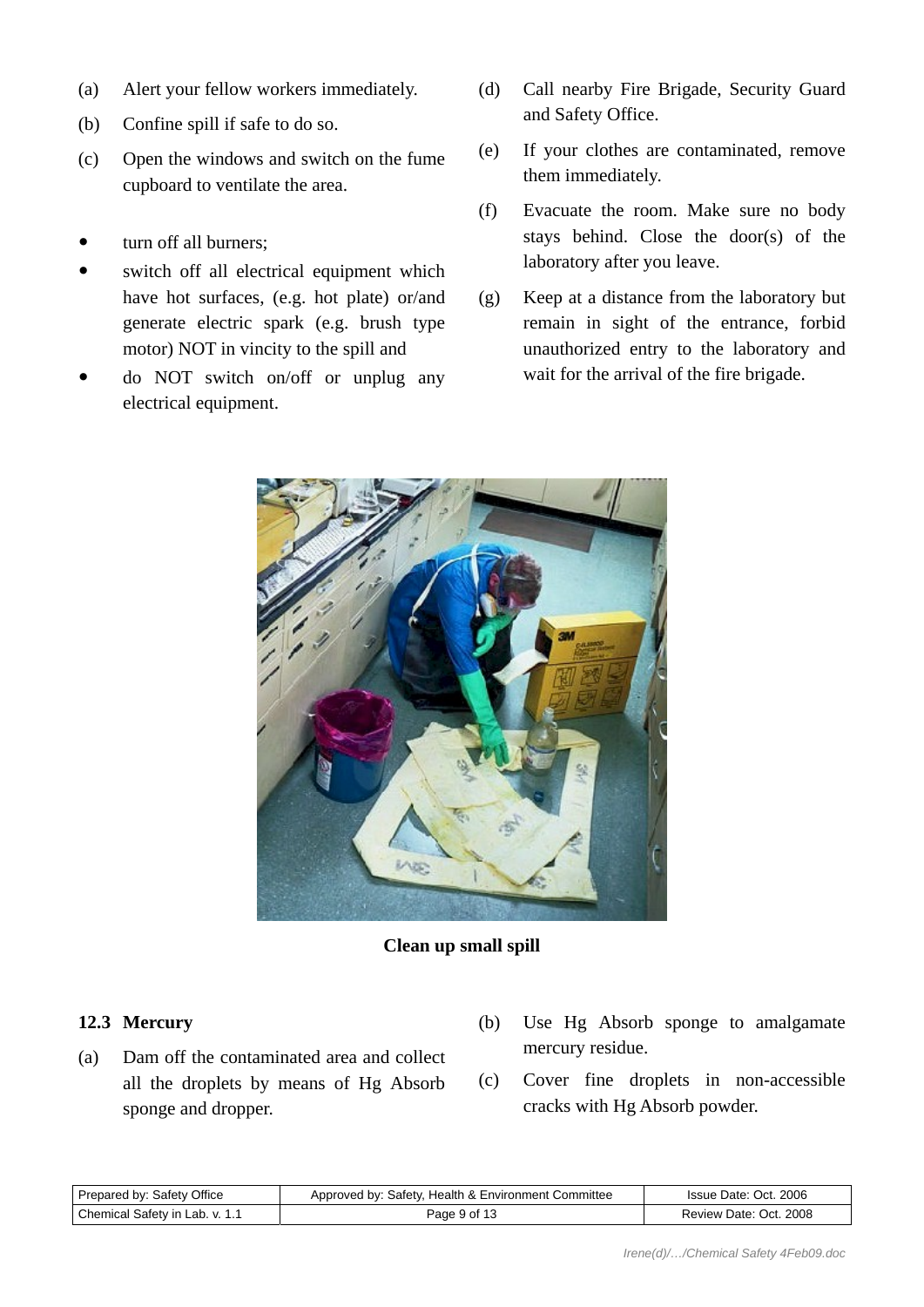- (d) Collect all reacted mercury into a polyethylene bag with a "waste" label attached.
- (e) Inform the Safety Office (2859 2402) to collect the waste.
- N.B.: Remember mercury is toxic and volatile. Therefore, mercury spills should be cleaned up immediately and thoroughly.

### **12.4 Solid Spills**

Solid spills are usually easily dealt with using the dust pan and brush provided. However, care is required to prevent the generation of air borne dust so it may be necessary to damp the spillage before sweeping using an appropriate liquid, e.g. water, non-flammable and non-toxic solvent, etc.

#### **12.5 Spill Kit Contents:**

| (1) | Nitrile Rubber glove     | 1 pair |
|-----|--------------------------|--------|
| (2) | Disposable plastic glove | some   |
| (3) | Disposable plastic bag   | some   |
| (4) | Absorbent pad            | 6 pcs. |
| (5) | Econo Mercury Spill Kit  | 1 set  |
| (6) | Dust pan and brush       | 1 set  |
| (7) | <b>Safety Glasses</b>    | 1 pair |
| (8) | Waste label              | some   |

### **12.6 Conclusion**

These guidelines are brief and are designed to give a quick and easy reference. However, in circumstances outside these guidelines, please call Safety Office on 2859 2402.

# **13. Emergency Response in a Fire**

### **13.1 Fire Action**

#### **If you discover a fire:**

- Raise the alarm by operating the nearest fire alarm point.
- Tackle the fire with the appliances provided, taking no personal risks BUT
- If your efforts are not immediately successful leave the building.

### **If you hear the continuous alarm:**

- Leave the building immediately.
- Close doors behind you.
- Go directly to your assembly point (which your department should inform you).
- Do not stop to collect personal belongings.
- $\bullet$  Do not use lifts.
- Do not re-enter the building until authorised.

### **14. References:**

- Safety Manual Hong Kong University of Science and Technology
- **Ell** Safe Practices in Chemical Laboratories, Royal Society of Chemistry
- Hazards in Chemical Laboratory, L. Bretherick, Royal Society of Chemistry.
- Prudent Practices for Handling Hazardous Chemicals in Laboratories, National Research Council.

| Prepared by: Safety Office     | Approved by: Safety, Health & Environment Committee | Issue Date: Oct. 2006  |
|--------------------------------|-----------------------------------------------------|------------------------|
| Chemical Safety in Lab. v. 1.1 | Page 10 of 13                                       | Review Date: Oct. 2008 |

\_\_\_\_\_\_\_\_\_\_\_\_\_\_\_\_\_\_\_\_\_\_\_\_\_\_\_\_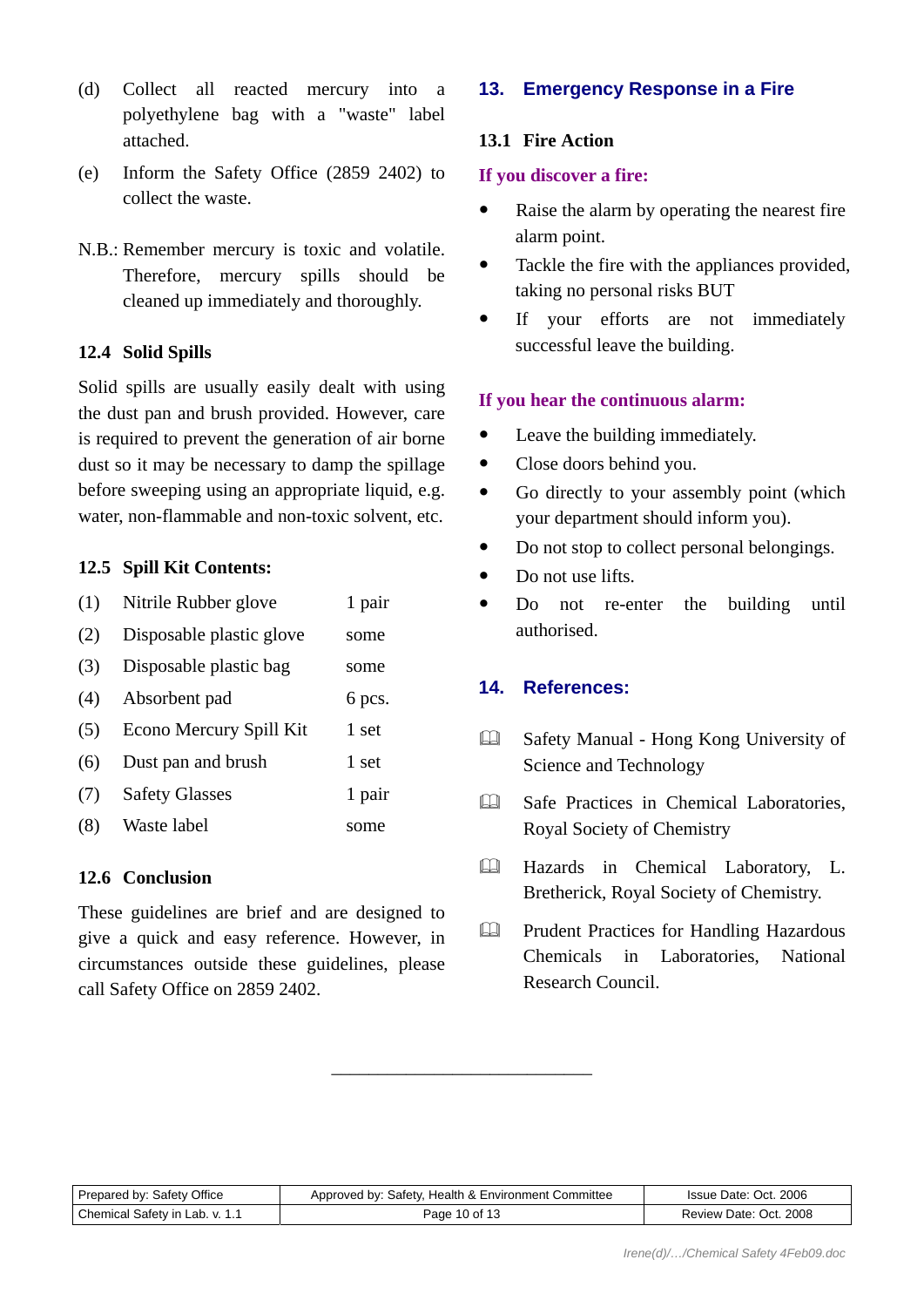# <span id="page-10-0"></span>**Appendix I:**

### **Table 1 Partial List of Incompatible Chemicals (Reactive Hazards)**

Substances in the left hand column should be stored and handled so they cannot possibly accidentally contact corresponding substances in the right hand column under uncontrolled conditions, when reactions may occur.

| Acetic acid                                                                                    | Chromic acid, nitric acid, peroxides, and permanganates.                                                                                                                                      |
|------------------------------------------------------------------------------------------------|-----------------------------------------------------------------------------------------------------------------------------------------------------------------------------------------------|
| Acetic anhydride                                                                               | Hydroxyl-containing compounds, ethylene glycol perchloric acid.                                                                                                                               |
| Acetone                                                                                        | Concentrated nitric and sulfuric acid mixtures, hydrogen peroxide.                                                                                                                            |
| Acetylene                                                                                      | Chlorine, bromine, copper, silver, fluorine, and mercury.                                                                                                                                     |
| Alkali and alkaline earth metals, such as<br>sodium, potassium, lithium,<br>magnesium, calcium | Carbon dioxide, carbon tetrachloride, and other chlorinated<br>hydrocarbons. (Also prohibit water, foam, and dry chemical on fires<br>involving these metals - dry sand should be available.) |
| Aluminium powder                                                                               | Halogenated or oxygenated solvents.                                                                                                                                                           |
| Ammonia, anhydrous                                                                             | Mercury, chlorine, calcium hypochlorite, iodine, bromine, and<br>hydrogen fluoride.                                                                                                           |
| Ammonium nitrate                                                                               | Acids, metal powders, flammable liquids, chlorates, nitrites, sulfur,<br>finely divided organics, or combustibles.                                                                            |
| Aniline                                                                                        | Nitric acid, hydrogen peroxide.                                                                                                                                                               |
| <b>Bromine</b>                                                                                 | Ammonia, acetylene, butadiene, butane, and other petroleum gases,<br>sodium carbide, turpentine, benzene, and finely divided metals.                                                          |
| Calcium oxide                                                                                  | Water.                                                                                                                                                                                        |
| Carbon, activated                                                                              | Calcium hypochlorite, other oxidants.                                                                                                                                                         |
| Chlorates                                                                                      | Ammonium salts, acids, metal powders, phosphorus, sulfur, finely<br>divided organics, or combustibles.                                                                                        |
| Chromic acid and chromium trioxide                                                             | Acetic acid, naphthalene, camphor, glycerol, turpentine, alcohol, and<br>other flammable liquids.                                                                                             |
| Chlorine                                                                                       | Ammonia, acetylene, butadiene, butane, other petroleum gases,<br>hydrogen, sodium carbide, turpentine, benzene, and finely divided<br>metals.                                                 |
| Chlorine dioxide                                                                               | Ammonia, methane, phosphine, and hydrogen sulfide.                                                                                                                                            |
| Copper                                                                                         | Acetylene, hydrogen peroxide.                                                                                                                                                                 |
| Fluorine                                                                                       | Isolate from everything.                                                                                                                                                                      |
| Hydrazine                                                                                      | Hydrogen peroxide, nitric acid, any other oxidant, heavy metal salts.                                                                                                                         |
| Hydrocarbons (benzene, butane,<br>propane, gasoline, turpentine, etc.)                         | Fluorine, chlorine, bromine, chromic acid, conc. nitric acid, peroxides.                                                                                                                      |

| Prepared by: Safety Office     | Approved by: Safety, Health & Environment Committee | Issue Date: Oct. 2006  |
|--------------------------------|-----------------------------------------------------|------------------------|
| Chemical Safety in Lab. v. 1.1 | Page 11 of 13                                       | Review Date: Oct. 2008 |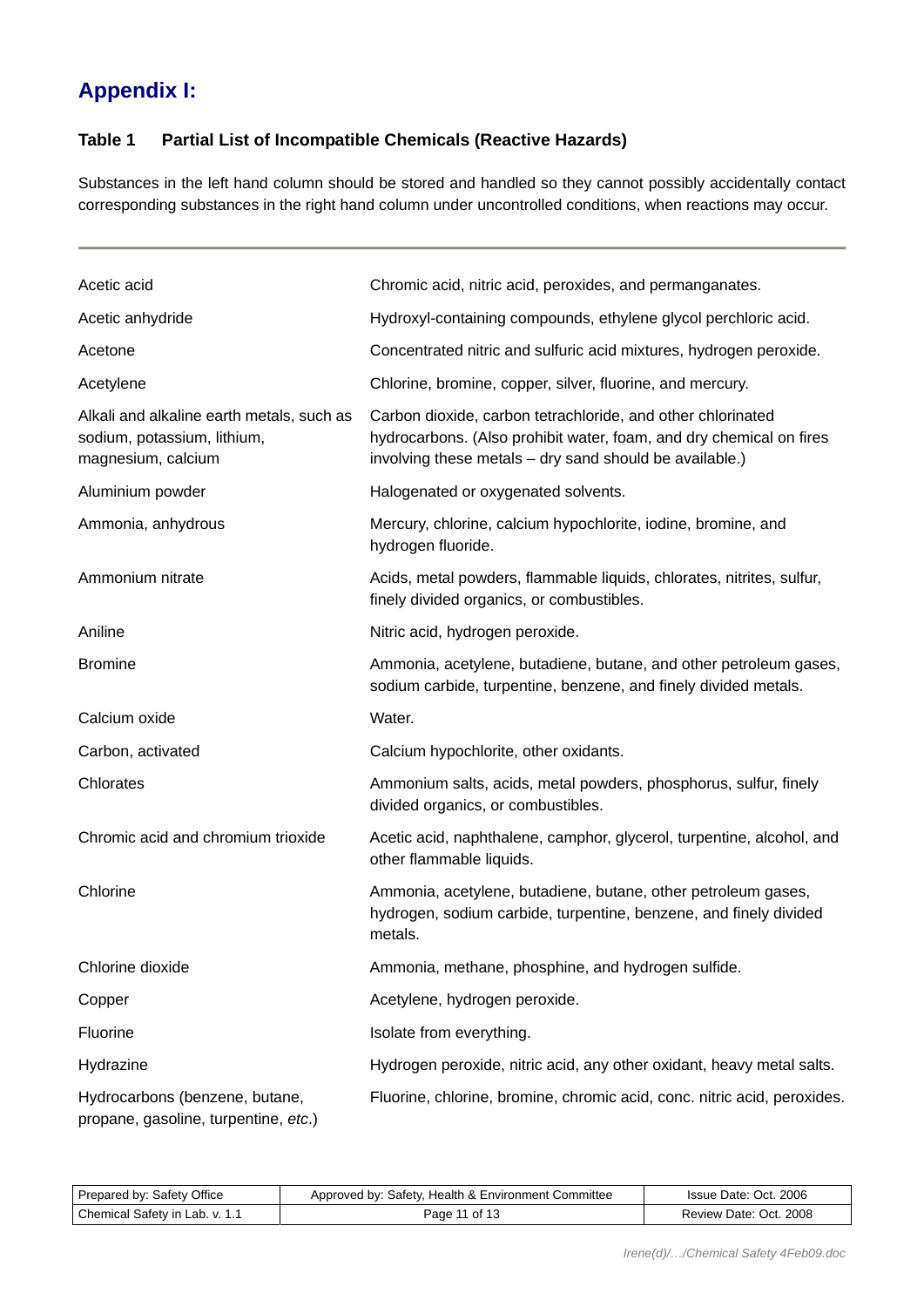### **Table 1** *Continued*

| Hydrogen cyanide                | Nitric acid, alkalis.                                                                                                                                                                                    |
|---------------------------------|----------------------------------------------------------------------------------------------------------------------------------------------------------------------------------------------------------|
| Hydrogen fluoride               | Ammonia, aqueous or anhydrous.                                                                                                                                                                           |
| Hydrogen peroxide               | Copper, chromium, iron, most metals or their salts, any flammable<br>liquid, combustible materials, aniline, nitromethane.                                                                               |
| Hydrogen sulfide                | Fuming nitric acid, oxidizing gases.                                                                                                                                                                     |
| lodine                          | Acetylene, ammonia (anhydrous or aqueous).                                                                                                                                                               |
| Mercury                         | Acetylene, fulminic acid*, ammonia.                                                                                                                                                                      |
| Nitric acid (conc.)             | Acetic acid, acetone, alcohol, aniline, chromic acid, hydrogen<br>cyanide, hydrogen sulfide, flammable liquids, flammable gases, and<br>nitratable substances, fats, grease.                             |
| Nitromethane, lower nitroalkane | Inorganic bases, amines, halogens, 13X molecular sieve.                                                                                                                                                  |
| Oxalic acid                     | Silver, mercury, urea.                                                                                                                                                                                   |
| Oxygen                          | Oils, grease, hydrogen, flammable liquids, solids, or gases.                                                                                                                                             |
| Perchloric acid                 | Acetic anhydride, bismuth and its alloys, alcohol, paper, wood,<br>grease, oils, dehydrating agents.                                                                                                     |
| Peroxides, organic              | Acids (organic or mineral), avoid friction, store cold.                                                                                                                                                  |
| Phosphinates                    | Any oxidant.                                                                                                                                                                                             |
| Phosphorus (white)              | Air, oxygen.                                                                                                                                                                                             |
| Potassium chlorate              | Acids (see also chlorates).                                                                                                                                                                              |
| Potassium perchlorate           | Acids (see also perchloric acid).                                                                                                                                                                        |
| Potassium permanganate          | Glycerol, ethylene glycol, benzaldehyde, sulfuric acid.                                                                                                                                                  |
| Silver                          | Acetylene, oxalic acid, tartaric acid, fulminic acid*, ammonium<br>compounds.                                                                                                                            |
| Sodium                          | See alkali metals (above)                                                                                                                                                                                |
| Sodium nitrite                  | Ammonium nitrate and other ammonium salts.                                                                                                                                                               |
| Sodium peroxide                 | Any oxidizable substance, such as ethanol, methanol, glacial acetic<br>acid, acetic anhydride, benzaldehyde, carbon disulfide, glycerol,<br>ethylene glycol, ethy acetate, methyl acetate, and furfural. |
| Sulfuric acid                   | Chlorates, perchlorates, permanganates.                                                                                                                                                                  |
| Thiocyanates                    | Metal nitrates, nitrites, oxidants.                                                                                                                                                                      |
| Trifluoromethane sulfonic acid  | Perchlorate salts.                                                                                                                                                                                       |

\* Poduced in nitric acid – ethanol mixtures.

| Prepared by: Safety Office     | Approved by: Safety, Health & Environment Committee | Issue Date: Oct. 2006  |
|--------------------------------|-----------------------------------------------------|------------------------|
| Chemical Safety in Lab. v. 1.1 | Page 12 of 13                                       | Review Date: Oct. 2008 |